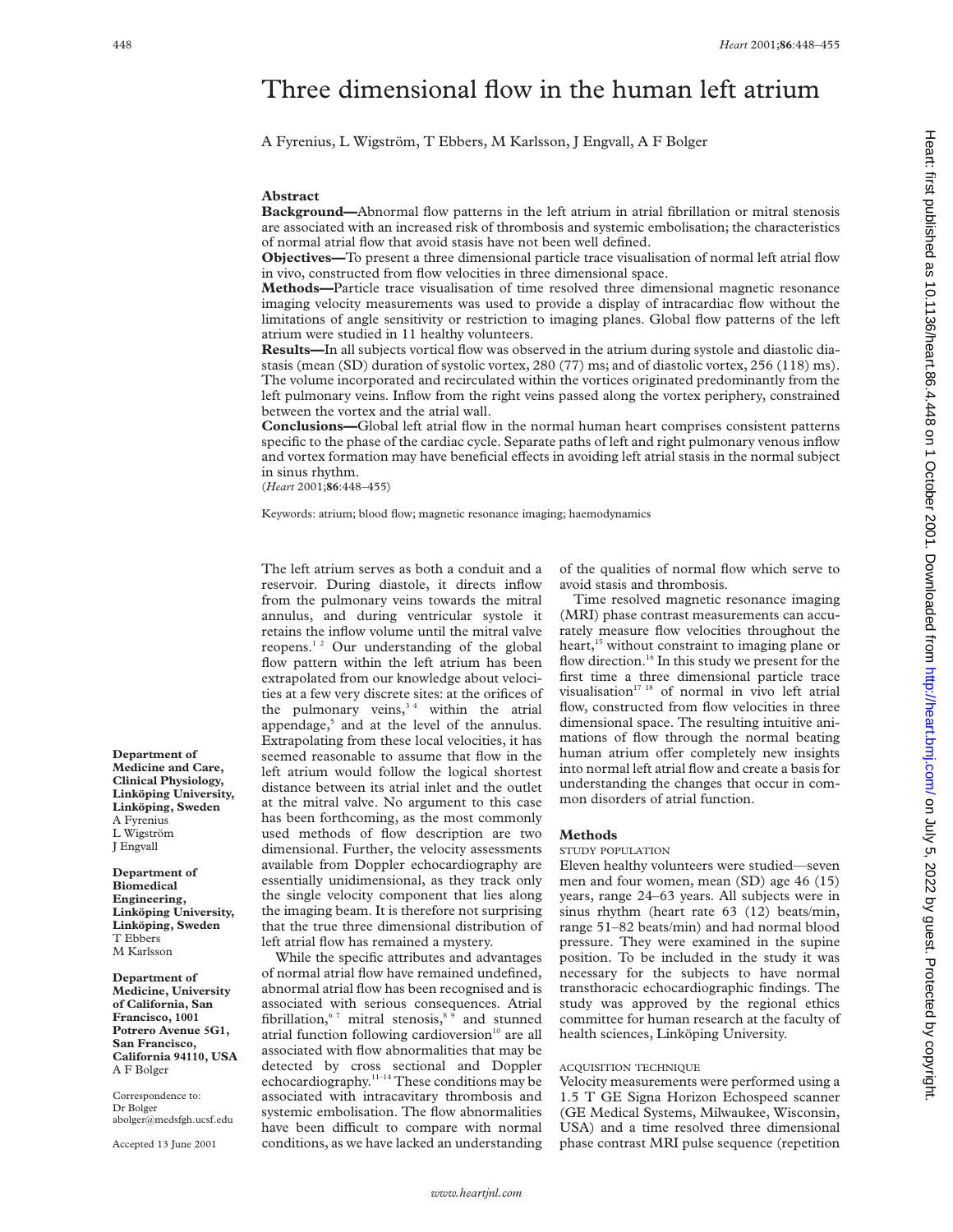

*images were also acquired and used for orientation. Flow from the pulmonary veins was followed through the heart using particle trace visualisation. Right anterior oblique view. LLPV, left lower pulmonary vein; RUPV, right upper pulmonary vein. (B) Each particle trace pathline was calculated by integrating the velocity field over time; v1, velocity at the time and location for the start of the particle trace calculation;* Ä*t, integration step.*

time 18 ms, echo time 6 ms, flip angle 20°, velocity encoding range 60 cm/s).<sup>15</sup> Velocities were acquired within a three dimensional region encompassing the entire heart (fig 1A)

using a spatial resolution of 1.2 mm (right–left)  $\times$  3.3 mm (anterior–posterior)  $\times$  8.0 mm (superior–inferior). A retrospective peripheral gating technique allowed data acquisition from



*Figure 2 Backwards streamlines emitted from the mid left atrium identify the pulmonary veins. Posterior view. LLPV, left lower pulmonary vein; LUPV, left upper pulmonary vein; RLPV, right lower pulmonary vein; RUPV, right upper pulmonary vein.*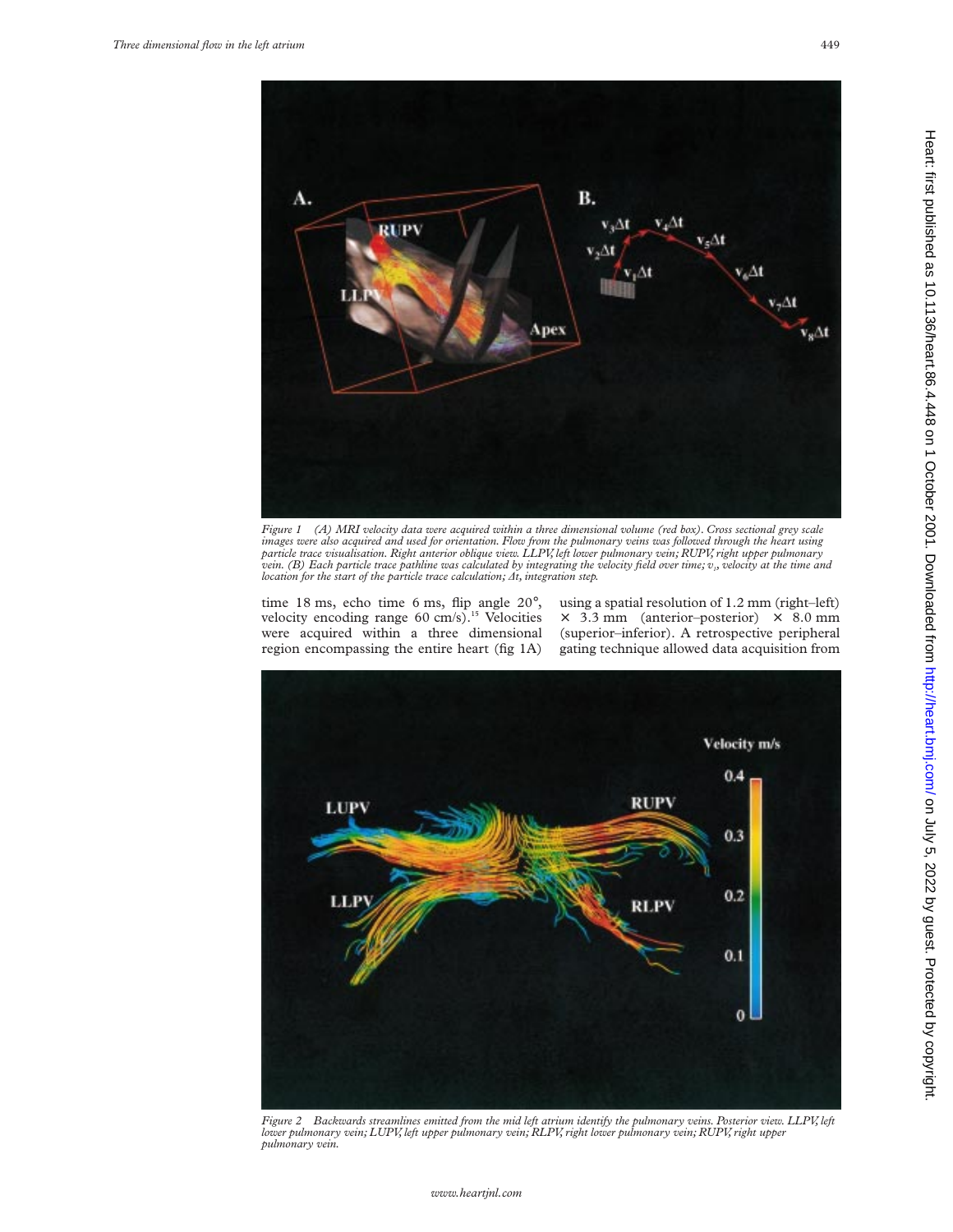

*Figure 3 MRI velocity recording at the right pulmonary venous inlet (upper panel) and the mitral annulus (middle panel) over the cardiac cycle. Approximate timing and progression of left atrial vortices (lower panel). Shaded diamonds indicate the trend in vortex size over time. A, late diastole; D, diastole; E, early diastole; MD, mid-diastole; R, flow reversal with atrial contraction; S, systole.*

the complete cardiac cycle. Raw data from 16 cardiac phases were acquired and subsequently reconstructed to 32 time frames. The scan time for obtaining the velocity data was 29.5 minutes. Cross sectional grey scale slices (two to four in the short axis and two to four in the long axis) were also acquired for anatomical orientation within the velocity volume. Corrections for linear (eddy current)<sup>19</sup> and non-linear  $(concomitant)^{20}$  gradient effects were performed before the data were transferred to a commercially available flow visualisation program for analysis (EnSight, CEI Inc, Research Triangle Park, North Carolina, USA).

## FLOW VISUALISATION

In order to study three dimensional flow patterns and interactions, particle traces were generated from the dataset.<sup>17</sup> Particle traces were obtained by integrating the velocity field over time, starting at a specified location and time frame (fig 1B). The results can be demonstrated as if particles had been emitted from a planar grid and then traced as they followed the flow of blood. Two types of particle traces were used—pathlines and streamlines. Pathlines show the calculated path that would be taken by the blood over time. Streamlines use velocity information from a single time frame and provide an instantaneous image of the regional flow field. Streamlines can be visualised as forward traces, showing flow that would propagate from the emitter plane in a steady flow situation, or as backwards traces, showing flow that would arrive into the emitter grid under steady flow. The traces could be viewed as static images or animated to illustrate time course and flow interaction.

#### ANALYSIS

## *Pulmonary veins*

The four pulmonary veins were identified by stream line particle traces emitted during systole from the middle of the left atrium, and calculated backwards in time to the pulmonary vein orifices (fig 2). The orifices were identified in the particle traces as focal areas of high velocity which were adjacent to a region of deceleration and expansion, indicating spread of flow into the left atrium. The flow originating from left lower and right upper pulmonary veins—which enter the left atrium closest to and furthest away from the mitral annulus, respectively—were chosen for detailed study and comparison of flow pathways and transit times.

## *Left atrium*

To study left atrial flow, backward streamlines were created from an emitter in the mid-atrium for all 32 time frames in the cardiac cycle. The streamlines were inspected for instantaneous flow patterns, including vortices. The plane in which each vortex had its largest cross sectional diameter in late systole and mid-diastole was identified, and the longest and shortest vortex diameters within that plane were measured. Vortex duration was measured from the onset of a visible vortical flow to its complete extinction.

The four individual pulmonary venous inflows were studied from pathlines emitted from the orifices at every other time frame during the cardiac cycle.

The left atrial appendage was localised from backward streamlines calculated at the time of atrial contraction. Pathlines were generated from the orifice of the appendage for timeframes corresponding to atrial contraction.

#### *Transit time and path length*

Pathlines were generated from the left lower and the right upper pulmonary veins, starting at the timeframe corresponding to maximum inflow velocity in systole and diastole. A third pathline was generated in mid-diastole, defined as the time midway between peak diastolic inflow and the reversed flow peak at atrial contraction (fig 3). For each phase, the length of the pathline from the emitter at the pulmonary vein orifice to its intersection with a plane positioned at the mitral annulus at early diastole was measured. This observed path length was expressed as a percentage of the shortest absolute distance between the pathline's origin and end point, the "detour fraction" (fig 4). The corresponding time for transit of the blood element through the left atrium was also measured. Calculations were made in Matlab 5.3 (The MathWorks Inc, Natick, Massachusetts, USA).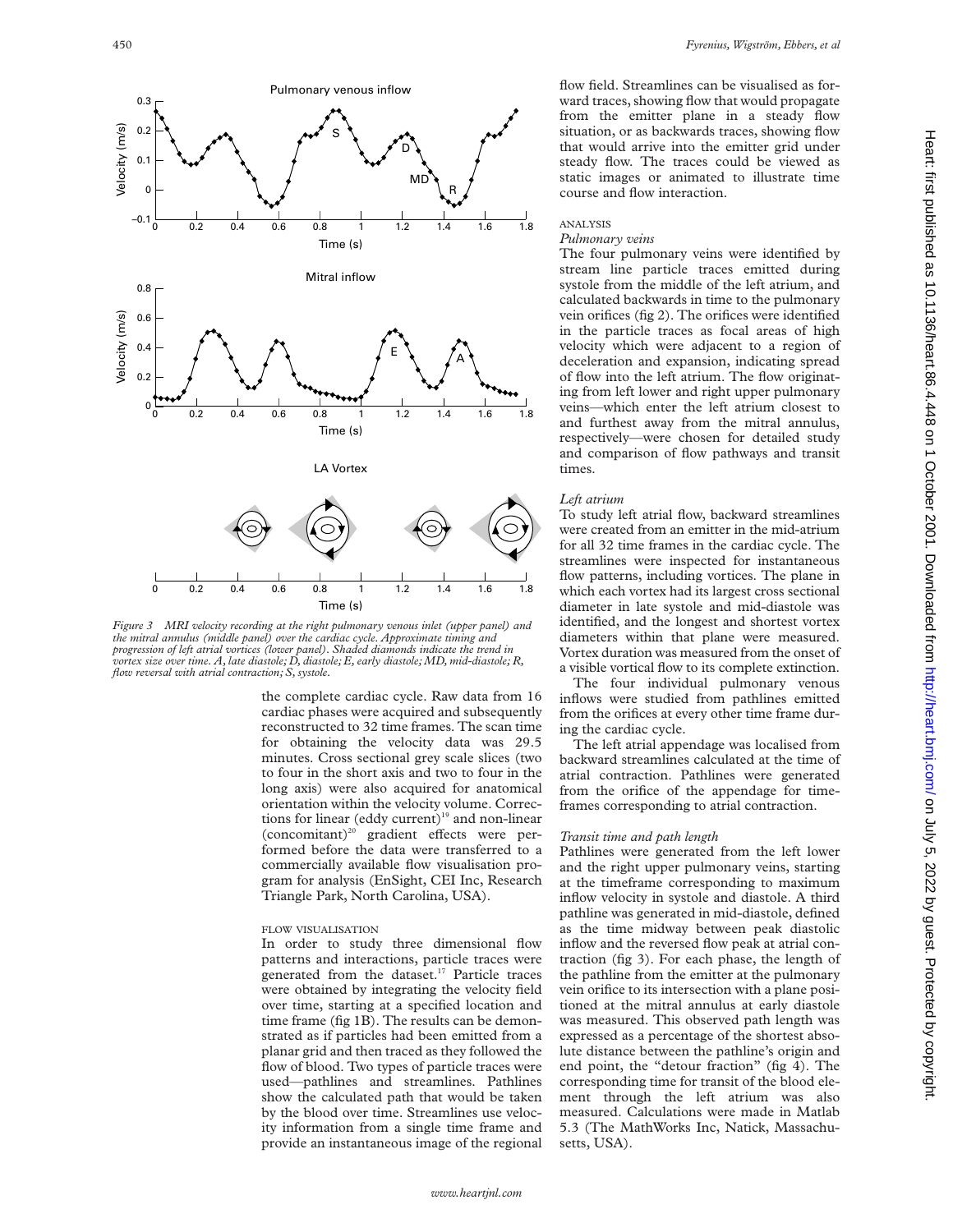

*Figure 4 The length of observed flow paths for right and left pulmonary venous inflow (coloured lines) were compared to the absolute distances between their atrial inlet and the mitral annulus (dotted lines). The detour fraction is the observed length as a percentage of the absolute distance. Right anterior oblique view. LA, left atrium; LLPV, left lower pulmonary venous inflow; LV, left ventricle; RUPV, right upper pulmonary venous inflow.*

**STATISTICS** 

For comparison of path length and transit time, a paired two tailed Student *t* test was used. A Wilcoxon test was performed for comparison of detour fractions. Significance was assigned at  $p < 0.05$ .

### **Results**

## PULMONARY VEINS

Four discrete pulmonary venous inflows were identified in nine of the 11 subjects. In one subject, the left sided veins entered so close together as to be indistinguishable. In another subject, the two right veins were similarly indistinguishable from each other. In these two subjects, the combined venous inflow was used for subsequent path length analysis.

## INTRA-ATRIAL FLOW

Inflow from the right pulmonary veins followed the smooth contour of the atrial wall from its inlet near the interatrial septum toward the mitral annulus. Inflow from the left sided veins turned abruptly after entry through the lateral left atrial wall to head towards the mitral valve (fig 1A).

Two temporally discrete left atrial vortices were identified in all subjects, occurring during systole and mid-diastole (fig 3). The axis of rotation of both vortices was approximately crescent shaped and parallel to the mitral annular plane (fig 5).

Pathlines showed that the inflow from the left pulmonary vein contributed the majority of the volume incorporated in both the systolic and mid-diastolic atrial vortices. In contrast,

right sided pulmonary venous inflow passed along the vortex periphery with only minimal entrainment into the vortex (fig 6).

## *Ventricular systole*

Vortical flow in the left atrium began to develop immediately before ventricular systole, and increased in magnitude during systole. The longest and shortest vortex diameters in late systole were 3.5 (0.8) cm and 2.5 (0.8) cm (mean (SD)). The vortex disappeared with the onset of early diastole. The total duration of the systolic vortex was 280 (77) ms and it was unrelated to heart rate  $(r = 0.32)$ .

## *Early diastole*

Flow from all four pulmonary veins progressed directly through the left atrium and across the mitral valve during the rapid ventricular filling phase of diastole.

#### *Diastasis*

A second left atrial vortex developed during mid-diastole. The vortex flow appeared following peak early diastolic inflow, and reached a maximum diameter in mid-diastole. The longest and shortest diameters of the maximum mid-diastolic vortex were 3.3 (1.1) cm and 2.2 (0.9) cm. From its onset to disappearance with atrial contraction, the duration of the middiastolic vortex was 256 (118) ms. Duration was highly correlated with heart rate  $(r = -0.90)$ .

## *Atrial contraction*

The mid-diastolic vortex was extinguished at the time of atrial contraction and recoil of the mitral annulus. Pathlines showed reversal of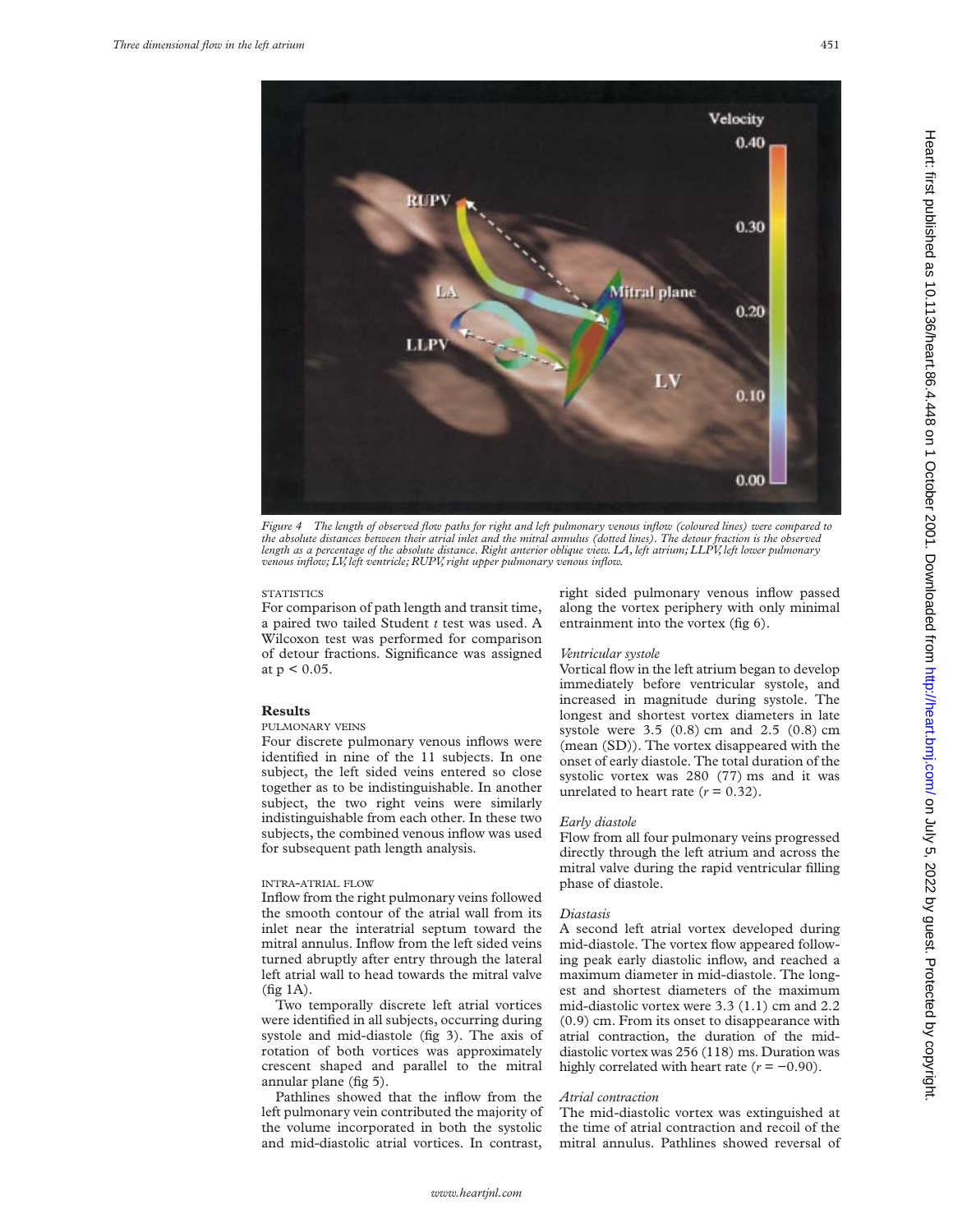

*Figure 5 Systolic (left) and mid-diastolic (right) vortices were seen in the left atrium in all subjects. Flow rotation direction is indicated by the red arrows. A short axis cross sectional slice is included for orientation. Right posterior oblique view.*

atrial blood into the pulmonary veins as well as forward flow through the mitral annulus during this end diastolic phase.

11 subjects. Pathlines showed a small area of propulsion of flow from the appendage into the main body of the left atrium, with recirculation of some of the traces back into the appendage

Inflow from the left atrial appendage during atrial contraction was identified in nine of the during its subsequent relaxation.

RUPV, m/s **RUPV**  $0.4$  $0.0$ **LLPV** LLPV, m/s 0.4  $_{0,0}$ **Systole Mid-Diastole** 

*Figure 6 Pathline visualisation of left (blue) and right (orange) pulmonary venous inflows. The left pulmonary venous inflow contributes to the atrial vortex while the right inflow is constrained between the vortex periphery and the atrial wall in both systole and mid-diastole. Right posterior oblique view. LLPV, left lower pulmonary vein; RUPV, right upper pulmonary vein.*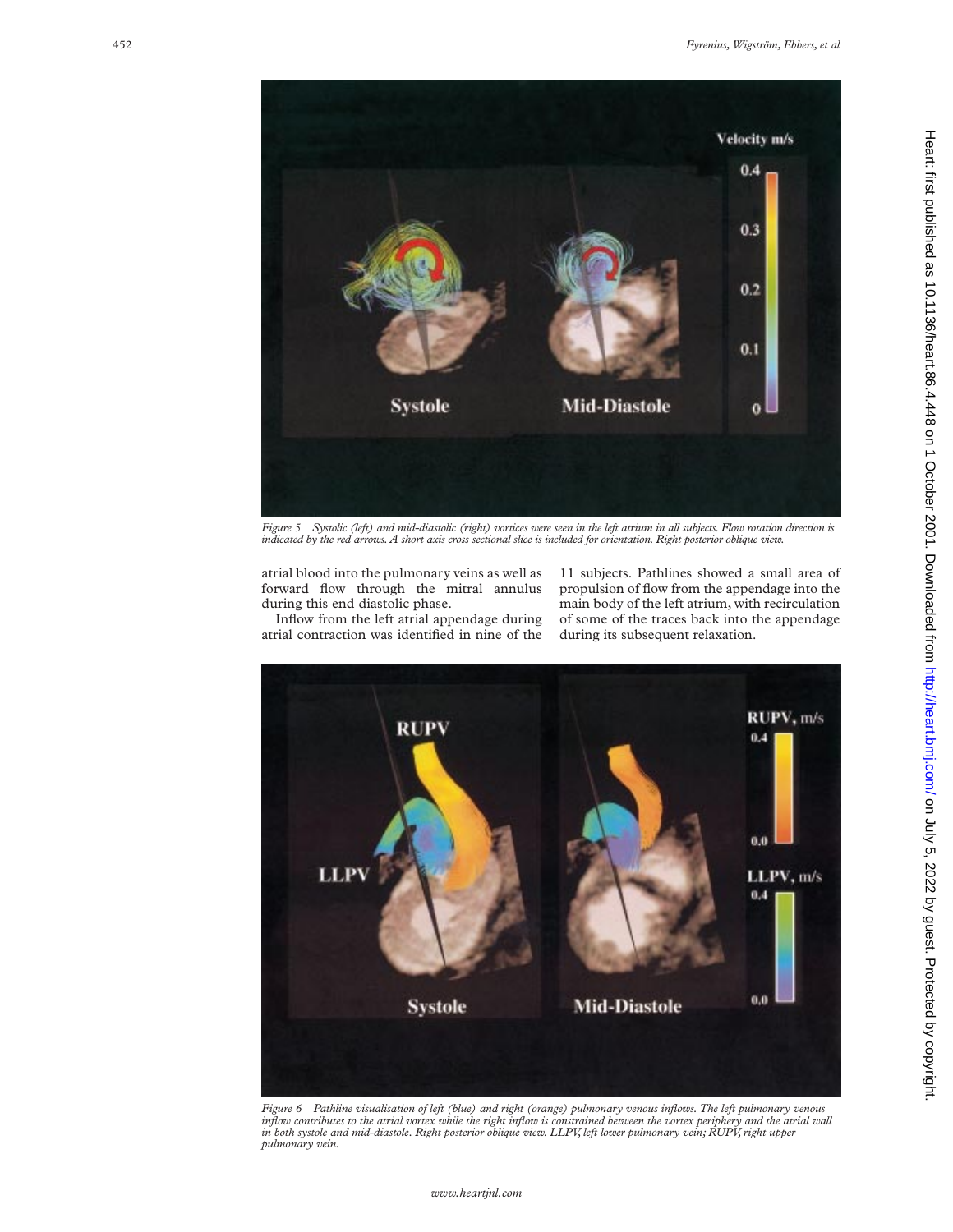*Table 1* Characteristics of the transatrial pulmonary venous inflow paths for the different cardiac phases

|                                                                                           | Systole                                         |                                              |                                                 | Peak diastole                                   |                                             |                                                  | Mid-diastole                                    |                                               |                                         |
|-------------------------------------------------------------------------------------------|-------------------------------------------------|----------------------------------------------|-------------------------------------------------|-------------------------------------------------|---------------------------------------------|--------------------------------------------------|-------------------------------------------------|-----------------------------------------------|-----------------------------------------|
|                                                                                           | LPV                                             | RPV                                          | p Value                                         | LPV                                             | RPV                                         | p Value                                          | <i>LPV</i>                                      | <b>RPV</b>                                    | p Value                                 |
| Transit length (cm)<br>Shortest distance (cm)<br>Detour fraction (%)<br>Transit time (ms) | 8.1(3.0)<br>3.5(0.68)<br>247 (129)<br>462 (356) | 5.4(1.2)<br>4.8(0.76)<br>114(20)<br>248(111) | ${}_{0.05}$<br>${}_{0.05}$<br>${}_{0.05}$<br>NS | 7.6(2.1)<br>3.1(0.91)<br>257 (100)<br>653 (228) | 5.7(1.5)<br>5.0(1.1)<br>115(20)<br>415(209) | NS.<br>${}_{0.05}$<br>${}_{0.05}$<br>${}_{0.05}$ | 7.7(2.4)<br>2.7(0.66)<br>291 (105)<br>722 (203) | 6.5(1.2)<br>4.8(0.89)<br>140(26)<br>671 (163) | NS<br>${}_{0.05}$<br>${}_{0.05}$<br>NS. |

Data are mean (SD).

LPV, left pulmonary vein; RPV, right pulmonary vein.

## TRANSIT TIME AND PATH LENGTH

The transatrial transit time, distance, and "detour fraction" for the left lower and right upper pulmonary venous inflow during peak systole, peak diastole, and at mid-diastole were measurable in 10 of the 11 subjects (table 1). The direct point to point distance between the mitral annulus and the left pulmonary venous inlet was shorter than the distance between the annulus and the right inlet. Paradoxically, the distance travelled by the inflow from the left pulmonary venous inlet to the mitral annulus was longer for left than right venous inflow, although the difference reached significance only during peak systole. For all time phases, the detour fraction for flows from the left veins was significantly greater than for right venous flows. The time required for transit through the atrium was also significantly longer for the left versus right venous inflow during peak diastole.

### **Discussion**

The normal left atrium has important roles in optimising left ventricular filling and pulmonary venous drainage. Under conditions of normal pressure, rhythm, and flow, the left atrium appears to avoid any sustained stasis of blood. The three dimensional flow within the atrium described here may be integral to those important aspects of normal atrial function.

#### VORTICAL FLOW IN THE HUMAN HEART

Vortices within the left ventricle have been proposed as energy preserving flow structures with the potential to preserve the momentum of flow and to avoid energy consuming deceleration and reacceleration of blood. They have also been discussed as mechanical contributors to valve closure.<sup>21</sup> <sup>22</sup> Vortical flow in the human left ventricle has been demonstrated with cross sectional MRI and echocardiography.<sup>23–27</sup> Left atrial swirling flow has been described on cross sectional echocardiographic images of spontaneous echo contrast.11 12 28 29 However, the three dimensional method described here allows visualisation of the changing intracardiac flow without constraint to any imaging plane. As a result, the dynamic and spatially complex qualities of flow can be studied from any perspective.

#### NORMAL LEFT ATRIAL FLOW

These flow visualisations in the normal human left atrium show that the right and left pulmonary venous inflows behave very differently through the cardiac cycle. The comparatively longer flow pathways of the left lower pulmonary venous inflow appear paradoxical, given that the vein enters in close proximity to the mitral annulus. Instead of first in, first out transit, the left sided inflows are incorporated and recirculate in vortices before finally moving into the left ventricle. The systolic and diastolic vortices result from the interaction of the disparate right and left pulmonary venous inflows with the atrial walls and with each other during the phases of the cardiac cycle when outflow from the atrium diminishes or stops. The residual atrial volume present in the chamber at the onset of those phases is entrained by the inflow and incorporated into the vortex, thereby avoiding complete deceleration. Inflow from the right pulmonary veins follows the vortex at its periphery, constrained between it and the atrial wall. As a result, instead of expanding into the full width of the left atrium and decelerating proportionately, the right inflow is effectively constrained into a narrower path that preserves its velocity, compact distribution, and direction towards the mitral valve. At the same time, the right inflow velocities at the periphery of the leftward vortex may augment the vortex's rotation and prolong its duration. This disparate behaviour between left and right venous inflow is present both during systole, when the mitral valve is closed, and during mid-diastole, when a relatively direct path for the right pulmonary venous inflow coexists with a recirculating volume just above the partially closed mitral valve (fig 6).

It is possible that the vortices described here have beneficial effects with regard to the avoidance of stasis in the atrium. The lowest velocities in the vortex are isolated in its centre, away from cardiac walls and endothelium, and these minimal velocity regions disappear as the vortices disperse. In addition, the vortex periphery presents an organised flow with higher velocities along the atrial wall, which may have "washing" effects and avoid intraatrial stasis. By simultaneously helping to maintain higher velocities and flow organisation in the concurrent right pulmonary venous inflow, the vortex may have similar effects on flow along the non-contiguous atrial wall as well.

The large vortex diameters measured in both systole and diastole suggest that the vortices extend across a major part of the left atrium in most cases. The vortices are three dimensional structures, however, and their diameter is not constant along the entire axis of rotation. The axis was generally crescent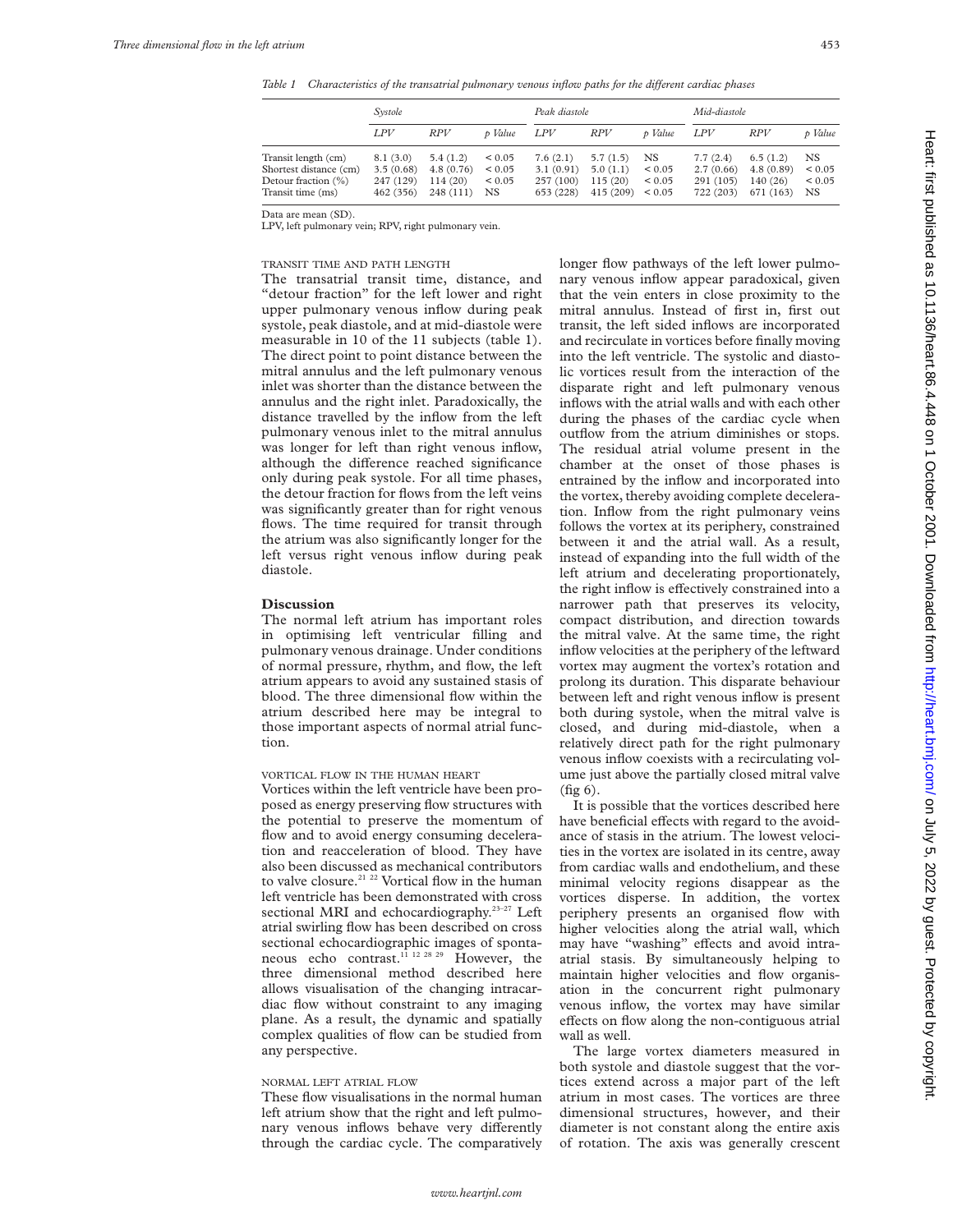shaped and lay roughly parallel to the mitral annular plane. The size and duration of vortices varied between individuals. The duration of the diastolic vortex was influenced by heart rate. It is possible that other factors not studied here, such as atrial size and pressure and ventricular properties, may also affect the shape, timing, and size of the global atrial flow patterns.

The importance of the left atrial appendage as a flow chamber is poorly understood, but it is a common site for thrombus formation in patients with low flow velocities and atrial fibrillation. These data were not optimised for the very low velocities of the appendage, but flow into the left atrium from the appendage during atrial contraction was noted.

#### LIMITATIONS

The temporal resolution in this study was better than or equal to 72 ms. A higher temporal resolution could be achieved by reducing the repetition time. This may be accomplished by further optimisation of the pulse sequence or by using more powerful gradient systems. However, a shorter repetition time would impair the signal to noise ratio in the velocity measurements. An alternative approach would be to increase the acquisition time, but this would extend it beyond an acceptable range. The velocity underestimation that results from this temporal averaging would mostly affect the characterisation of rapidly accelerating flows, such as stenotic or regurgitant jets. The much lower flow velocities in the normal left atrium are not likely to be underestimated. As the data are acquired over an extended period of time, a relatively stable heart rhythm is required. Smaller variations in heart rate are compensated for by linear scaling in time. However, patients with an irregular heart rhythm such as atrial fibrillation cannot be studied. Furthermore, the accuracy of the particle trace calculations is sensitive to turbulence level and the time span of integration.

Size estimates of the vortex cross sections are dependent on subjective definition of the maximum cross section plane and the most peripheral trace that remains part of the recirculating flow. However, errors in choosing the correct trace would be small in comparison with the overall dimension of the vortices.

#### **CONCLUSIONS**

Complex and dynamic intracardiac flow patterns can be visualised intuitively in three dimensions using MRI particle trace methods. The three dimensional, time varying flow patterns within the normal human left atrium are described here for the first time. A portion of the left atrium is occupied by organised vortical flow, not only during the systole "reservoir" phase but also during the "conduit" phase of mid-diastole. The vortex, contributed largely by the left pulmonary venous inflow, shapes the pathway for the right inflow and constrains it against the interatrial septum, thereby preserving the inflow momentum and direction. These normal flow patterns can be contrasted in the future with flow patterns in the atria of patients with cardiovascular disease. The functional impairment of the left atrium in mitral regurgitation and stenosis, altered conduction, and aging may all be studied with this tool. In addition, important effects resulting from impaired left ventricular systolic and diastolic function can be anticipated, and may provide new insights into the increased incidence of thromboembolic events in these common disorders.

We thank Eva Flinke for technical assistance in collecting MRI data. The work was funded by the multidisciplinary research school Forum Scientum and the Swedish Foundation for Strategic Research (AF, TE), the Swedish Medical Research Coun-cil (09481), the Swedish Heart Lung Foundation (1998 41 604), the Swedish Research Council for Engineering Sciences (312-97-261), the Carldavid Jönsson Foundation, and the Academic Senate of the University of California, San Francisco.

- 1 Weyman AE. Left ventricular inflow tract. II. The left atrium, pulmonary veins, and coronary sinus. In: *Principles and practice of echocardiography*, 2nd ed. Philadelphia: Lea and Febiger, 1994:471–97.
- 2 Murray JA, Kennedy JW. Quantitative angiography. II. The normal left atrial volume in man. *Circulation* 1967;**37**:800– 4.
- 3 Castello R, Pearson AC, Lenzen P, *et al*. Evaluation of pulmonary venous flow by transesophageal echocardiography in subjects with a normal heart: comparison with transtho-
- racic echocardiography. *J Am Coll Cardiol* 1991;18:65-71.<br>4 Klein AL, Tajik AJ. Doppler assessment of pulmonary venous flow in healthy subjects and in patients with heart<br>disease. *J Am Soc Echocardiogr* 1991;4:379-92.
- disease. *J Am Soc Echocardiogr* 1991;4:379–92.<br>5 Kortz RA, Delemarre BJ, van Dantzig JM, *et al*. Left atrial<br>appendage blood flow determined by transesophageal echocardiography in healthy subjects. *Am J Cardiol* 1993;**71**:976–81.
- 6 The Stroke Prevention in Atrial Fibrillation Investigators Committee on Echocardiography. Transesophageal echocardiographic correlates of thromboembolism in highrisk patients with nonvalvular atrial fibrillation. *Ann Intern*
- *Med* 1998;**128**:639–47. 7 Zabalgoitia M, Halperin JL, Pearce LA, *et al*. Transesopha-geal echocardiographic correlates of clinical risk of thromboembolism in nonvalvular atrial fibrillation. Stroke Prevention in atrial fibrillation III investigators. *J Am Coll*
- Cardiol 1998;31:1622-6.<br>8 Klein AL, Bailey AS, Cohen GI, *et al*. Effects of mitral stenosis on pulmonary venous flow as measured by Doppler transesophageal echocardiography. *Am J Cardiol* 1993;**72** : 66–72.
- 9 Palileo RA, Santos RJ. Transesophageal echocardiographic Doppler study of the pulmonary venous flow pattern in severe mitral stenosis with variable degrees of mitral regurgitation. *J Am Soc Echocardiogr* 1997;**10**:540–4.
- 10 Fatkin D, Kuchar DL, Thorburn CW,*et al*. Transesophageal echocardiography before and during direct current cardio-version of atrial fibrillation: evidence for "atrial stunning" as a mechanism of thromboembolic complications. *J Am Coll Cardiol* 1994;**23**:307–16.
- 11 Garcia-Fernandez MA, Moreno M, Banuelos F. Twodimensional echocardiographic identification of blood sta-<br>sis in the left atrium. *Am Heart J* 1985;**109**:600–1.<br>12 Beppu S, Nimura Y, Sakakibara H, *et al*. Smoke-like echo in
- the left atrial cavity in mitral valve disease: its features and significance. *J Am Coll Cardiol* 1985; **6**:744–9.
- 13 Black IW, Hopkins AP, Lee LC,*et al*. Left atrial spontaneous echo contrast: a clinical and echocardiographic analysis. *J Am Coll Cardiol* 1991;**18**:398–404.
- 14 Kamensky G, Drahos P, Plevova N. Left atrial spontaneous echo contrast: its prevalence and importance in patients undergoing transesophageal echocardiography and particularly those with a cerebrovascular embolic event. *J Am Soc Echocardiogr* 1996; **9**:62–70.
- 
- 15 Wigström L, Sjöqvist L, Wranne B. Temporally resolved 3D phase-contrast imaging. *Magn Reson Med* 1996;36:800–3.<br>16 Fyrenius A, Wigström L, Bolger AF, *et al.* Pitfalls in Doppler<br>evaluation of diastolic function: insig dimensional magnetic resonance imaging. *J Am Soc Echocardiogr* 1999;**12**:817–21.
- 17 Wigström L, Ebbers T, Fyrenius A, et al. Particle trace visu-<br>alization of intracardiac flow using time-resolved 3D phase<br>contrast MRI. Magn Reson Med 1999;41:793-9.<br>18 Ebbers T, Wigström L, Fyrenius A, et al. Particle
- alization of cardiac flow patterns using 3D phase contrast MRI: an in vitro comparison with streamlines created using
- dye. *Proc Int Soc Magn Reson Med* 1999; **3**:2025. 19 Pelc NJ, Herfkens RJ, Shimakawa A, *et al*. Phase contrast cine magnetic resonance imaging. *Magn Reson Q* 1991; **7** : 229–54.
- 20 Bernstein MA, Zhou XJ, Polzin JA, *et al*. Concomitant gradient terms in phase contrast MR: analysis and correction. *Magn Reson Med* 1998;**39**:300–8.
- 21 Bellhouse BJ. Fluid mechanics of a model mitral valve and left ventricle. *Cardiovasc Res* 1972; **6**:199–210.